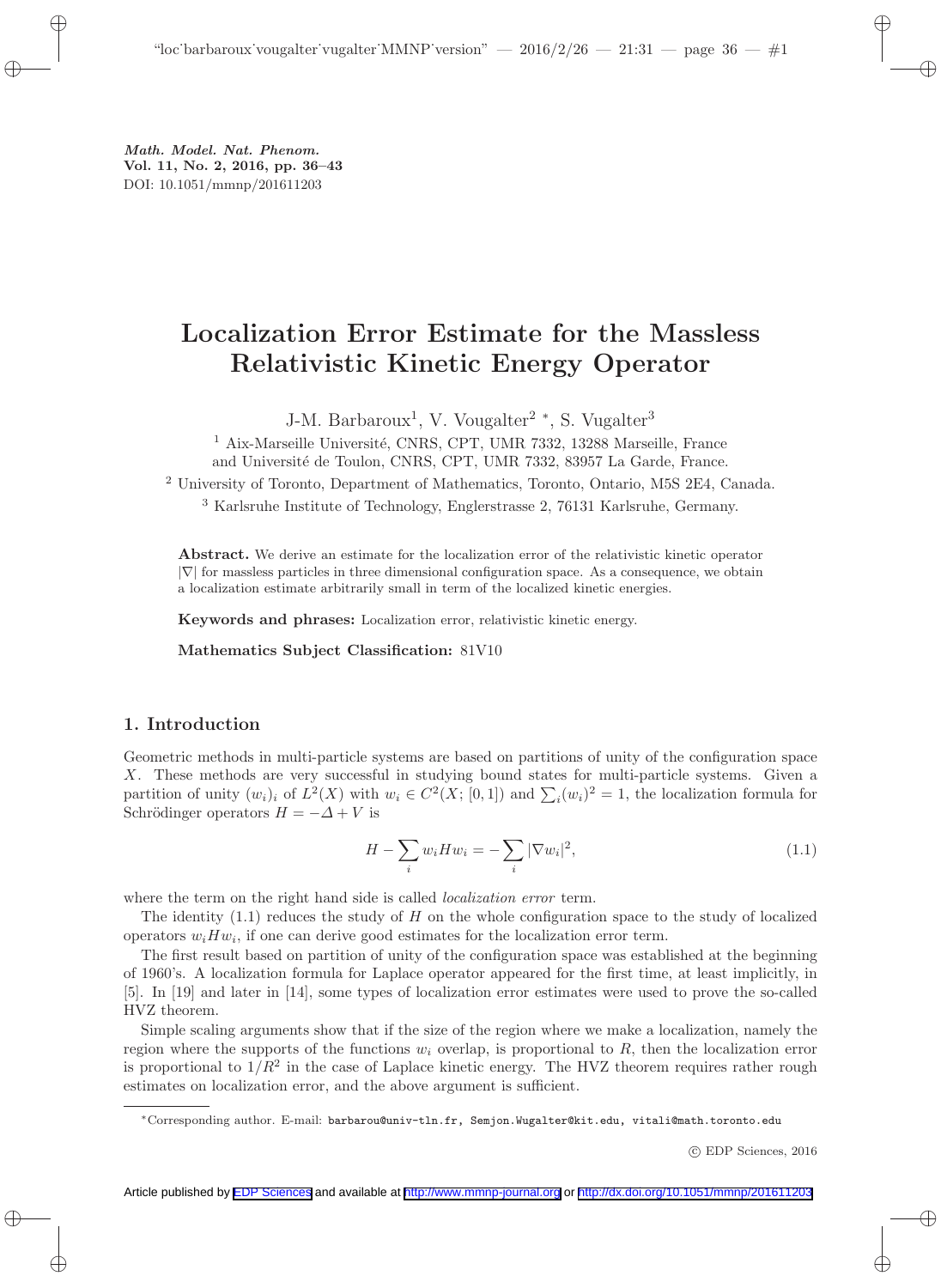In the context of the study of discrete spectrum, refined estimates on the localization error are necessary. In [15] and [20] such refined estimates were established. What was observed in [20], is that for arbitrary small  $\epsilon$ , it is possible to construct localization functions  $w_i$  ( $i = 1, 2$ ) for separation of two regions such that the localization error in one of the regions is  $\epsilon/R^2$  and in the other region is  $c(\epsilon)/R^2$ .

In [9] and [10], localization formula was rediscovered. It was applied to systems with potential having two centers in [9], and to the study of molecules in Born-Oppenheimer approximation in [10].

The next step was done in [16], [17] and [18]. There, the study of multi-particle systems with resonances at the bottom of the essential spectrum required a much better estimate of the localization error. It was proved in [17] and [18] that given  $\epsilon > 0$ , using localization "inside" a region of radius  $a/R$  for  $w_1$  (in the sense that  $w_1(x) = 1$  for  $|x| \le a/R$ ) and "outside" a ball of radius  $b/R$  for  $w_2$  (in the sense  $w_2(x) = 1$  for  $|x| \ge b/R$ , then the localization error is  $\epsilon/R^2$  assuming that the ratio  $a/b$  is sufficiently small.

A systematical use of nonrelativistic localization formula was done to derive spectral properties of bound states of multi-particle Schrödinger operators by several authors, see e.g. [13], [8] and [12] and references therein.

Similarly to the Schrödinger case, to apply geometric method to relativistic many-body operators, the derivation of a relativistic localization formula was necessary. Such an identity was derived in [7] for the study of stability and instability of relativistic matter, yielding the following localization formula for the operator  $|\nabla|$ ,

$$
\langle \psi, |\nabla | \psi \rangle - \langle w_1 \psi, |\nabla | w_1 \psi \rangle - \langle w_2 \psi, |\nabla | w_2 \psi \rangle
$$
  
= 
$$
-\frac{1}{2\pi^2} \sum_{i=1}^2 \int_{\mathbb{R}^3 \times \mathbb{R}^3} \frac{\psi(x) \overline{\psi(y)}}{|x - y|^4} (w_i(x) - w_i(y))^2 dx dy,
$$
 (1.2)

for nonnegative  $w_1$  and  $w_2$  in  $C^2(\mathbb{R}^3; [0,1])$  such that  $w_1^2 + w_2^2 = 1$ . The right hand side of (1.2) is called relativistic localization error.

Subsequently, this formula was applied in various cases to multi-particle models with relativistic particles, in order to derive estimates on the localization error (see [6], [2], [3], [4], [1] and [11] and references therein).

In the work at hand we derive an estimate for the relativistic localization error term in the case of relativistic massless particles. We show that the localization error for |∇| can be controlled by an arbitrary small part of the kinetic energy.

## 2. Main result

**Theorem 2.1.** Pick arbitrary numbers  $a > 0$ ,  $\epsilon \in (0, 3^{-3/2})$  and  $\kappa \in \mathbb{R}$ . Then, for  $\gamma = \epsilon^{2/3}a$ , there exist  $b > a$  and two real spherically symmetric functions  $v_1(x)$ ,  $v_2(x) \in C^2(\mathbb{R}^3)$ , such that for  $w_i(x) := v_i(\alpha x)$  $(i = 1, 2)$ , we have for all  $\alpha$  small enough

 $- w_1(x)^2 + w_2(x)^2 = 1$  $- w_1(x) = 1$  for  $|x| \leq \frac{a}{\alpha}$  and  $w_1(x) = 0$  for  $|x| \geq \frac{b}{\alpha}$ , and for all  $\psi \in W^{1,2}(\mathbb{R}^3)$ 

$$
|\langle \psi, |\nabla | \psi \rangle - \langle w_1 \psi, |\nabla | w_1 \psi \rangle - \langle w_2 \psi, |\nabla | w_2 \psi \rangle|
$$
  
\n
$$
\leq \epsilon \left(\frac{\alpha}{a}\right)^{1-\kappa} \left\| \mathbf{1}(|x| \leq \frac{\gamma}{\alpha}) \left(1+|x|\right)^{-\kappa/2} \psi \right\|^2 + \epsilon \left\| \mathbf{1}(|x| \geq \frac{\gamma}{\alpha}) |x|^{-\frac{1}{2}} \psi \right\|^2,
$$
\n(2.1)

where  $\mathbf{1}(A)$  denotes the characteristic function of the set A.

**Corollary 2.2.** Pick arbitrary numbers  $a > 0$  and  $\epsilon \in (0, 3^{-3/2})$ . Then, there exist  $b > a$  and two real spherically symmetric functions  $v_1(x)$ ,  $v_2(x) \in C^2(\mathbb{R}^3)$  such that for  $w_i(x) := v_i(\alpha x)$   $(i = 1, 2)$ , we have for all  $\alpha$  small enough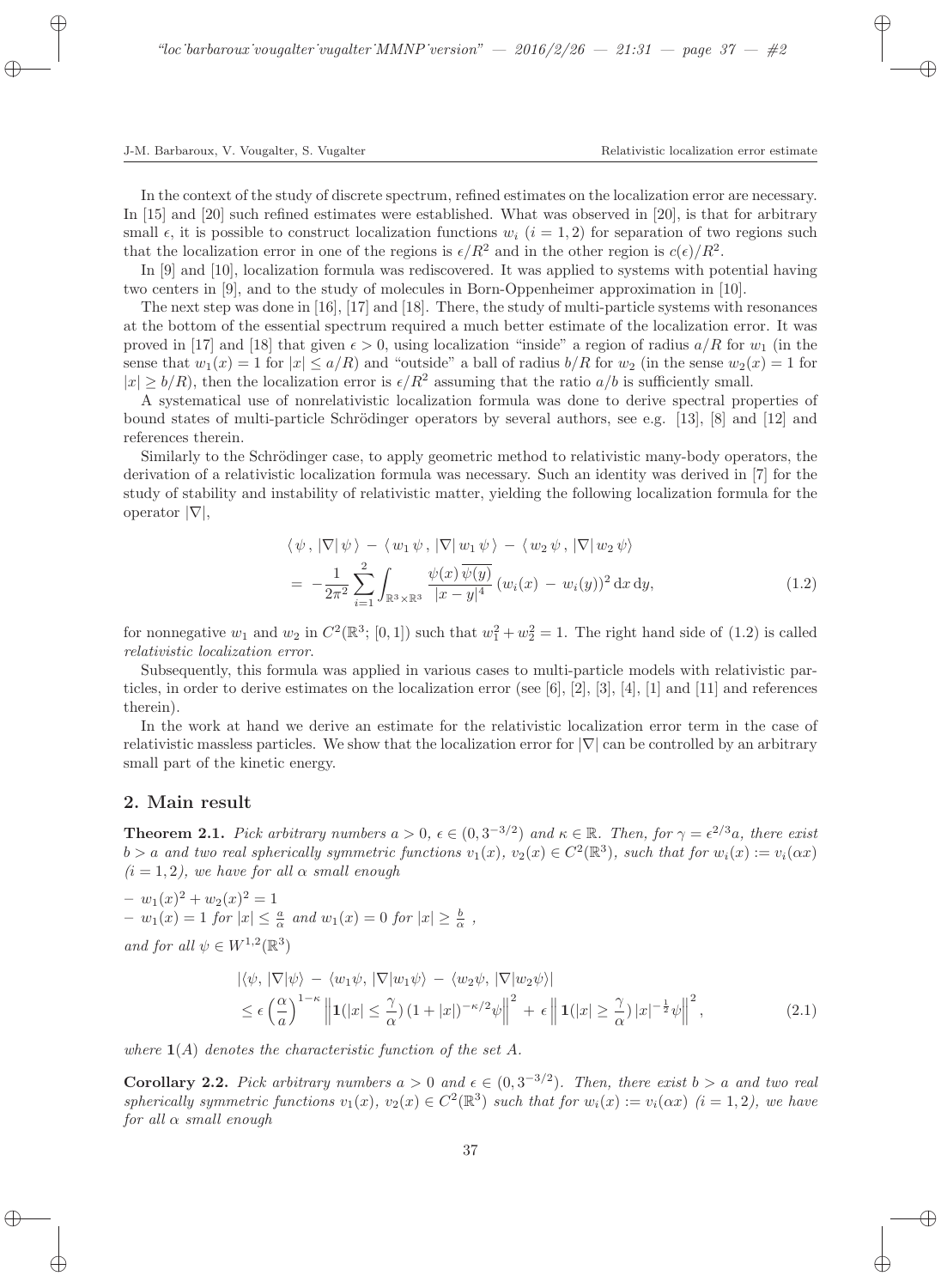$- w_1(x)^2 + w_2(x)^2 = 1$  $- w_1(x) = 1$  for  $|x| \leq \frac{a}{\alpha}$  and  $w_1(x) = 0$  for  $|x| \geq \frac{b}{\alpha}$ , and for all  $\psi \in W^{1,2}(\mathbb{R}^3)$ 

 $\langle \psi, |\nabla | \psi \rangle > (1 - \epsilon) \langle w_1 \psi, |\nabla | w_1 \psi \rangle + (1 - \epsilon) \langle w_2 \psi, |\nabla | w_2 \psi \rangle.$  (2.2)

**Remark 2.3.** The proof of Theorem 2.1 can be adapted so that for arbitrary  $b > 0$  and  $\epsilon \in (0, 3^{-3/2})$ , one can find  $a \in (0, b)$ , and two real spherically symmetric functions  $v_1(x)$ ,  $v_2(x) \in C^2(\mathbb{R}^3)$ , such that for  $w_i(x) := v_i(\alpha x)$ , we have for  $\alpha$  small enough,  $w_1(x)^2 + w_2(x)^2 = 1$ ,  $w_1(x) = 1$  for  $|x| \leq \frac{a}{\alpha}$  and  $w_1(x) = 0$ for  $|x| \geq \frac{b}{\alpha}$ , and inequality (2.2) holds.

Proof of Corollary 2.2. Kato's inequality yields

$$
\frac{\pi}{2}\langle\psi,|\nabla|\psi\rangle\geq\langle\psi,\frac{1}{|x|}\psi\rangle=\langle w_1\psi,\frac{1}{|x|}w_1\psi\rangle+\langle w_2\psi,\frac{1}{|x|}w_2\psi\rangle.
$$
\n(2.3)

Since for all  $\gamma > 0$  and  $\alpha > 0$  we have

$$
\|\mathbf{1}(|x| \leq \frac{\gamma}{\alpha})(1+|x|)^{-\kappa/2}\psi\|^2 + \|\mathbf{1}(|x| \geq \frac{\gamma}{\alpha})|x|^{-\frac{1}{2}}\psi\|^2 \leq 2\langle \psi, \frac{1}{|x|}\psi \rangle, \tag{2.4}
$$

then, applying theorem 2.1 with  $\kappa = 1$ , and using the above inequalities (2.3) and (2.4) yields the result.  $\Box$ 

Proof of Theorem 2.1. According to Lieb-Yau in [7, Theorem 9], the localization error for the operator  $|\nabla|$  is given by  $(1.2)$ .

Our goal is to show that the functions  $w_1(x)$ ,  $w_2(x)$  and the numbers b and  $\gamma$  can be chosen so that the r.h.s. of  $(2.1)$  is greater than the absolute value of  $(1.2)$ .

We take  $\tilde{v}_1(.)$  a real function from  $[0, \infty)$  to  $[0, 1]$ , with  $\tilde{v}_1(r) = 1$  for  $r < a$ , strictly decreasing in some interval  $[a, a + \delta], \delta \in (0, a)$ , in such a manner that

$$
\lim_{r \to a+0} \frac{\tilde{v}_1'(r)^2}{1 - \tilde{v}_1(r)^2} = 0.
$$
\n(2.5)

Let  $\tilde{v}_2(.)$  be the real function from  $[0, \infty)$  to  $[0, 1]$  such that  $\tilde{v}_1^2 + \tilde{v}_2^2 = 1$ , and let us define  $\tilde{w}_i(r) :=$  $\tilde{v}_i(\alpha r)$ .

Pick  $\epsilon_1 > 0$ . Therefore, using (2.5) and the identity  $\tilde{w}_2 = (1 - \tilde{w}_1^2)^{\frac{1}{2}}$ , we can pick  $\delta \in (0, a)$  independent of  $\alpha$  and sufficiently small such that for any  $r \in \left[\frac{a}{\alpha}, \frac{a+\delta}{\alpha}\right]$  holds

$$
\tilde{w}'_1(r)^2 + \tilde{w}'_2(r)^2 \le \tilde{w}'_1(r)^2 + \frac{\tilde{w}'_1(r)^2}{1 - \tilde{w}_1(r)^2} \le \epsilon_1 \alpha^2. \tag{2.6}
$$

We define, for  $i = 1, 2$ ,

 $w_i(x) := \tilde{w}_i(|x|)$  and  $v_i(x) := \tilde{v}_i(|x|).$ 

Because of symmetry in  $x$  and  $y$ , we can write

$$
\sum_{i=1}^{2} \int \frac{\psi(x) \overline{\psi(y)}}{|x - y|^4} (w_i(x) - w_i(y))^2 dx dy
$$
  
= 
$$
2 \text{Re} \sum_{i=1}^{2} \int_{|x| \le |y|} \frac{\psi(x) \overline{\psi(y)}}{|x - y|^4} (w_i(x) - w_i(y))^2 dx dy = 2(I_1 + I_2 + I_3),
$$
 (2.7)

where, for  $\gamma \in (0, a)$ :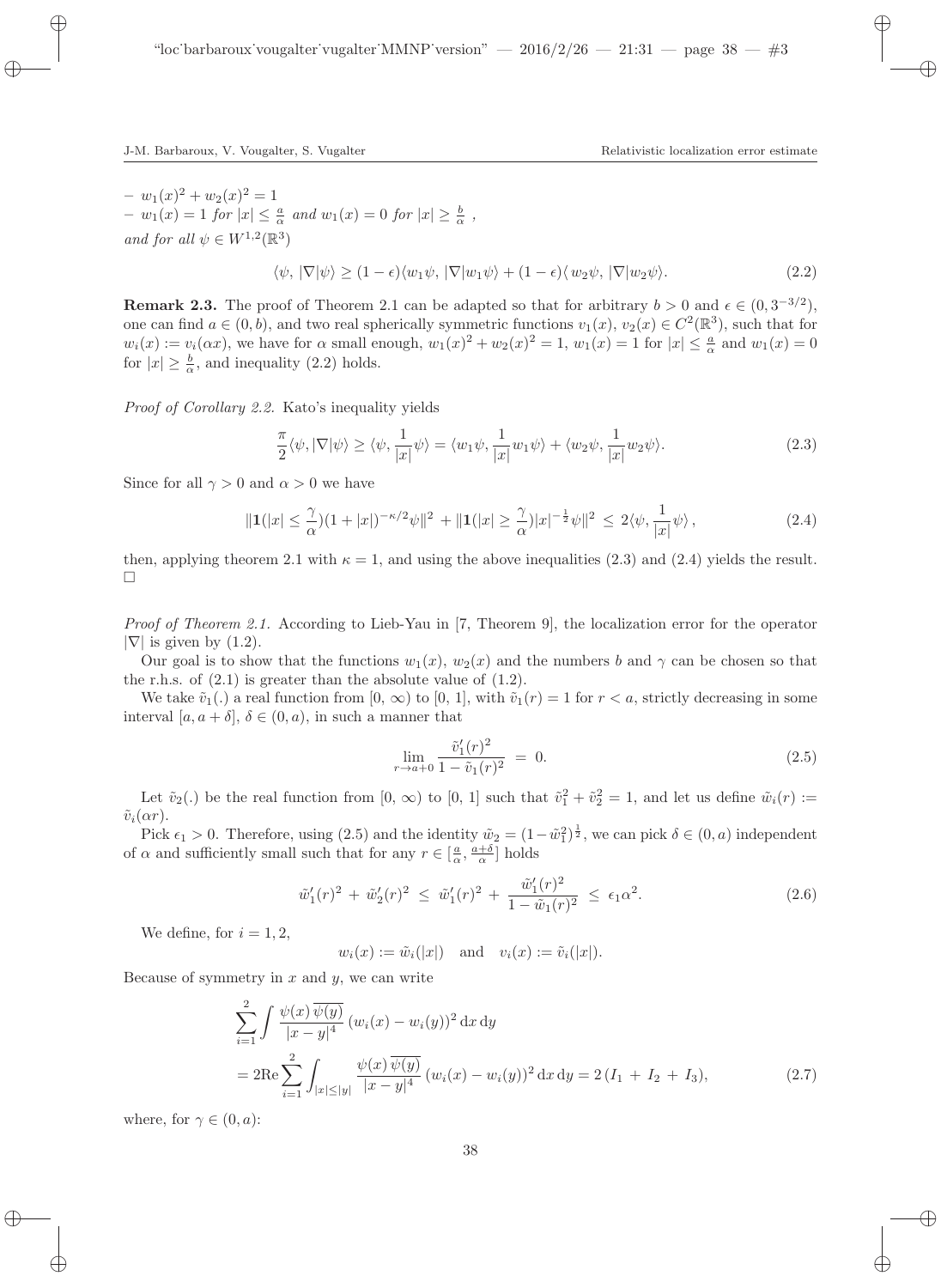–  $I_1$  is the integral over the region

$$
\left\{ (x,y) \in \mathbb{R}^3 \times \mathbb{R}^3 \middle| \frac{\gamma}{\alpha} \le |x| \le |y|, |y| \le \frac{a+\delta}{\alpha} \right\}.
$$

–  $I_2$  is the integral over the region

$$
\left\{ (x,y) \in \mathbb{R}^3 \times \mathbb{R}^3 \; \middle| \; \frac{\gamma}{\alpha} \le |x| \le |y|, \, |y| > \frac{a+\delta}{\alpha} \right\}.
$$

–  $I_3$  is the integral over the region

$$
\left\{ (x, y) \in \mathbb{R}^3 \times \mathbb{R}^3 \middle| |x| \le \frac{\gamma}{\alpha}, |y| \ge \frac{a}{\alpha} \right\}
$$

– On the remaining region

$$
\left\{ (x,y) \in \mathbb{R}^3 \times \mathbb{R}^3 \middle| \left| x \right| \leq \frac{\gamma}{\alpha}, \left| y \right| < \frac{a}{\alpha}, \left| x \right| \leq \left| y \right| \right\},\right.
$$

the integral is zero, because  $w_i(x) - w_i(y) = 0$  in this region.

• *Estimate of I*<sub>1</sub>. For  $|x| < |y| \leq \frac{a+\delta}{\alpha}$  the inequality (2.6) implies

$$
\sum_{i=1}^{2} (w_i(x) - w_i(y))^2 \le \max_{|\widetilde{x}| \le \frac{a+\delta}{\alpha}} \left( \widetilde{w}_1'(|\widetilde{x}|)^2 + \frac{\widetilde{w}_1'(|\widetilde{x}|)^2}{1 - \widetilde{w}_1^2(|\widetilde{x}|)} \right) |x - y|^2
$$
  
 
$$
\le \epsilon_1 \alpha^2 |x - y|^2.
$$
 (2.8)

.

Moreover,

$$
\left\{\frac{\gamma}{\alpha} \le |x| \le |y|, |y| \le \frac{a+\delta}{\alpha}\right\} \subset \left\{\frac{\gamma}{\alpha} \le |x| \le \frac{2a}{\alpha}, \frac{\gamma}{\alpha} \le |y| \le \frac{2a}{\alpha}\right\}.
$$
\n(2.9)

Therefore since the set in the right hand side of  $(2.9)$  is symmetric in x and y, then with  $(2.8)$  and  $(2.9)$ , we obtain

$$
|I_{1}| \leq \epsilon_{1} \alpha^{2} \int_{|y| \leq \frac{a+\delta}{\alpha}; \frac{\gamma}{\alpha} \leq |x| \leq |y|} \frac{|\psi(x)| |\psi(y)|}{|x - y|^{2}} dx dy
$$
  
\n
$$
\leq \epsilon_{1} \alpha^{2} \int_{|x - y| \leq \frac{3a}{\alpha}} \frac{d(x - y)}{|x - y|^{2}} \int_{\frac{\gamma}{\alpha} \leq |x| \leq \frac{2a}{\alpha}} |\psi(x)|^{2} dx
$$
  
\n
$$
\leq 12 \pi \epsilon_{1} \alpha a \|\psi(x)\|_{\frac{\gamma}{\alpha} \leq |x| \leq \frac{2a}{\alpha}}
$$
  
\n
$$
\leq 24 \pi \epsilon_{1} a^{2} \|1(|x| \geq \frac{\gamma}{\alpha}) |x|^{-1/2} \psi(x) \|^{2}.
$$

Taking  $\epsilon_1 = \epsilon/(96\pi a^2)$ , we arrive at

$$
|I_1| \le \frac{\epsilon}{4} \|\mathbf{1}(|x| \ge \frac{\gamma}{\alpha}) |x|^{-1/2} \psi(x) \|^2.
$$
 (2.10)

• <u>Estimate of  $I_2$ </u>. We note that  $\tilde{w}_1(\frac{a+\delta}{\alpha}) \leq 1$ , and for  $|y| > \frac{a+\delta}{\alpha}$ ,  $|y| \geq |x|$ , we have

$$
(w_2(x) - w_2(y))^2 = \left(\sqrt{1 - w_1^2(x)} - \sqrt{1 - w_1^2(y)}\right)^2
$$
  
= 
$$
\left(\frac{(w_1(x) - w_1(y))(w_1(x) + w_1(y))}{\sqrt{1 - w_1^2(x)} + \sqrt{1 - w_1^2(y)}}\right)^2
$$
  

$$
\leq \frac{4}{1 - \tilde{w}_1^2(\frac{a + \delta}{\alpha})}(w_1(x) - w_1(y))^2
$$
  
=  $C_0 (w_1(x) - w_1(y))^2$ ,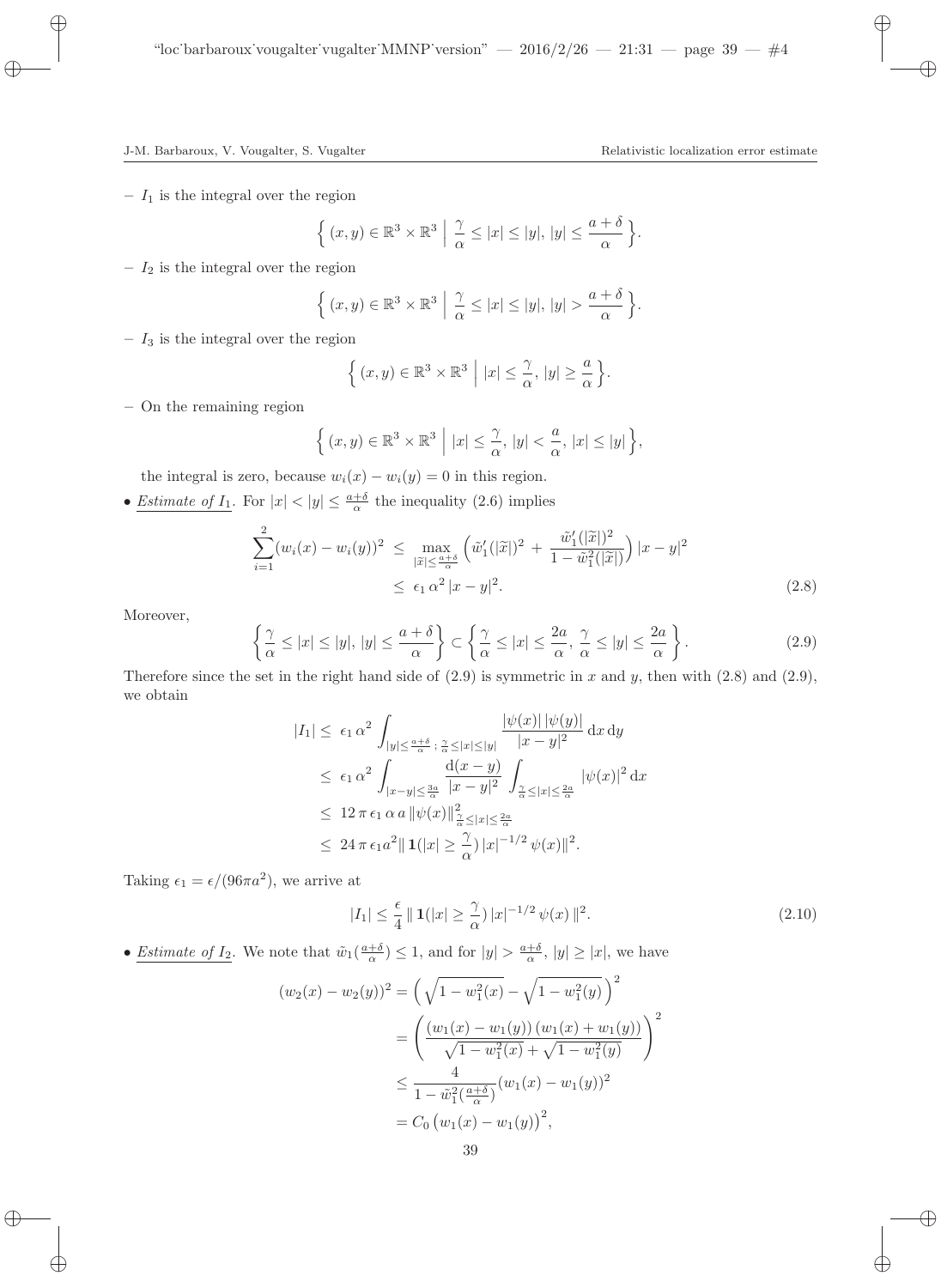with  $C_0$  independent of  $\alpha$  (since  $\tilde{w}_1(\frac{a+b}{\alpha}) = \tilde{v}_1(a+\delta)$ ). The last inequality implies

$$
|I_2| \le (C_0 + 1) \int_{\frac{\gamma}{\alpha} \le |x| < |y|; |y| > \frac{a+\delta}{\alpha}} \frac{|\psi(x)| \, |\psi(y)|}{|x-y|^4} (w_1(x) - w_1(y))^2 \, dx \, dy. \tag{2.11}
$$

At this point, we specify the function  $w_1$  for  $|x| \in \left[\frac{a+\delta}{\alpha}, \frac{b}{\alpha}\right]$ , and we set

$$
w_1(x) = \ln\left(\frac{\alpha|x|}{b}\right)\ln^{-1}\left(\frac{a+\delta}{b}\right)\tilde{w}_1\left(\frac{a+\delta}{\alpha}\right). \tag{2.12}
$$

It is easy to see that for  $|x| \in \left[\frac{a+\delta}{\alpha}, \frac{b}{\alpha}\right],$ 

$$
|w_1(x) - w_1(y)| \le \ln^{-1}\left(\frac{b}{a+\delta}\right) |\ln\left(\frac{|x|}{|y|}\right)| \le \ln^{-1}\left(\frac{b}{a+\delta}\right) \frac{|y-x|}{|x|}.\tag{2.13}
$$

Let  $\lambda > 0$  be a constant which we specify later. We split the region corresponding to  $I_2$  into  $\Omega_1 \cup \Omega_2$ , where

$$
\Omega_1 = \left\{ (x, y) \middle| \frac{\gamma}{\alpha} < |x| < |y|, |y| > \frac{a + \delta}{\alpha}, |x - y| > \lambda |x| \right\},\
$$
\n
$$
\Omega_2 = \left\{ (x, y) \middle| \frac{\gamma}{\alpha} < |x| < |y|, |y| > \frac{a + \delta}{\alpha}, |x - y| \leq \lambda |x| \right\}.
$$

Let us first discuss the contribution from  $\Omega_1$ . One has

$$
\int_{\Omega_1} \frac{|\psi(x)| |\psi(y)|}{|x - y|^4} (w_1(x) - w_1(y))^2 dx dy \le \int_{\Omega_1} \frac{|\psi(x)| |\psi(y)|}{|x - y|^4} dx dy
$$
\n
$$
\le \left( \int_{\Omega_1} \frac{|\psi(x)|^2}{|x - y|^4} dx dy \right)^{1/2} \left( \int_{\Omega_1} \frac{|\psi(y)|^2}{|x - y|^4} dx dy \right)^{1/2}, \tag{2.14}
$$

and

$$
\int_{\Omega_1} \frac{|\psi(x)|^2}{|x-y|^4} dx dy \le \int_{|x|>\frac{\gamma}{\alpha}} |\psi(x)|^2 \left( \int_{|x-y|>\lambda|x|} \frac{dy}{|x-y|^4} \right) dx
$$
  

$$
\le \frac{4\pi}{\lambda} ||1||x|| \ge \frac{\gamma}{\alpha} ||x|^{-\frac{1}{2}} \psi ||^2.
$$
 (2.15)

Since  $|x| < \frac{|x-y|}{\lambda}$  $\frac{-y|}{\lambda}$  by definition of  $\Omega_1$ , it implies that  $|y| \le |y-x| + |x| < \frac{1+\lambda}{\lambda}|x-y|$ ,

$$
\int_{\Omega_1} \frac{|\psi(y)|^2}{|x-y|^4} dx dy \le \int_{|y| > \frac{\gamma}{\alpha}} |\psi(y)|^2 \left( \int_{|x-y| > \frac{\lambda}{1+\lambda}|y|} \frac{dx}{|x-y|^4} \right) dy
$$
  

$$
\le 4 \pi \frac{\lambda+1}{\lambda} ||1|| |x| \ge \frac{\gamma}{\alpha} ||x|^{-\frac{1}{2}} \psi ||^2.
$$
 (2.16)

One obtains

$$
\int_{\Omega_1} \frac{|\psi(x)| \, |\psi(y)|}{|x - y|^4} (w_1(x) - w_1(y))^2 \, dx \, dy
$$
\n
$$
\leq 4 \pi \frac{\sqrt{\lambda + 1}}{\lambda} \, \| \mathbf{1}(|x| \geq \frac{\gamma}{\alpha}) \, |x|^{-\frac{1}{2}} \, \psi \, \|^{2}, \tag{2.17}
$$

from the combination of  $(2.15)$ ,  $(2.16)$  and  $(2.14)$ .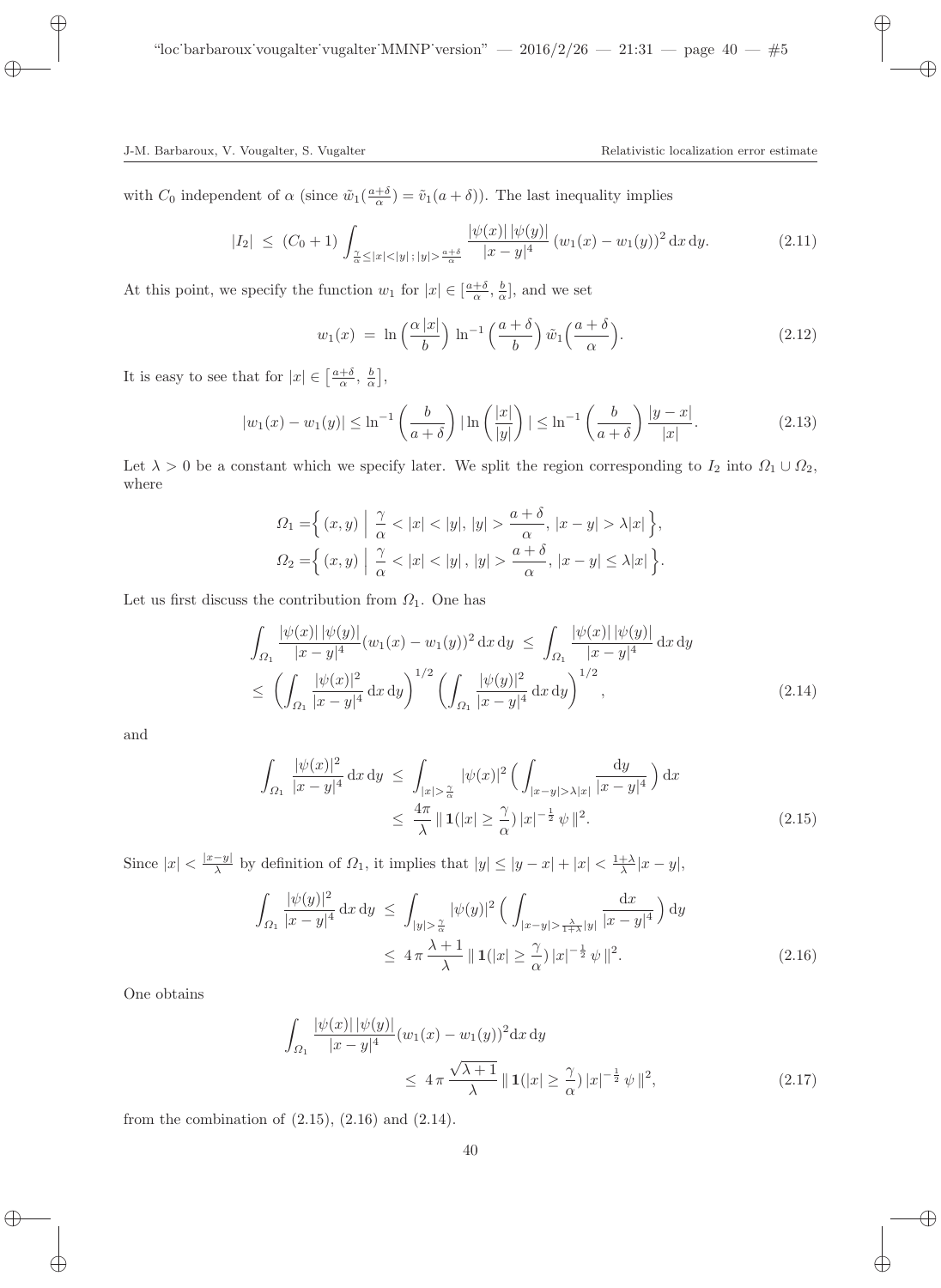Next, we focus on the contributions from the region  $\Omega_2 = \Omega'_2 \cup \Omega''_2$ , where

$$
\Omega_2' = \left\{ (x, y) \middle| \frac{\gamma}{\alpha} \le |x| \le |y|, |y| > \frac{a + \delta}{\alpha}, |x - y| \le \lambda |x|, |x| \ge \frac{a + \delta}{\alpha} \right\},\
$$
  

$$
\Omega_2'' = \left\{ (x, y) \middle| \frac{\gamma}{\alpha} \le |x| \le |y|, |y| > \frac{a + \delta}{\alpha}, |x - y| \le \lambda |x|, |x| < \frac{a + \delta}{\alpha} \right\}.
$$

From (2.13), since  $|x| \ge (a + \delta)/\alpha$  in  $\Omega'_2$ , we obtain

$$
\int_{\Omega'_{2}} \frac{|\psi(x)| |\psi(y)|}{|x - y|^{4}} (w_{1}(x) - w_{1}(y))^{2} dx dy
$$
\n
$$
\leq \ln^{-2} \left(\frac{b}{a + \delta}\right) \left(\int_{\Omega'_{2}} \frac{|\psi(x)|^{2}}{|x - y|^{2}|x|^{2}} dx dy\right)^{\frac{1}{2}} \left(\int_{\Omega'_{2}} \frac{|\psi(y)|^{2}}{|x - y|^{2}|x|^{2}} dx dy\right)^{\frac{1}{2}}
$$
\n
$$
\leq \ln^{-2} \left(\frac{b}{a + \delta}\right) \left(\int_{|x| > \frac{\gamma}{\alpha}} \frac{|\psi(x)|^{2}}{|x|^{2}} \left(\int_{|x - y| < \lambda|x|} \frac{dy}{|x - y|^{2}}\right) dx\right)^{\frac{1}{2}}
$$
\n
$$
\times \left((1 + \lambda)^{2} \int_{|y| > \frac{\gamma}{\alpha}} \frac{|\psi(y)|^{2}}{|y|^{2}} \left(\int_{|x - y| < \lambda|y|} \frac{dx}{|x - y|^{2}}\right) dy\right)^{\frac{1}{2}}
$$
\n
$$
\leq 4 \pi \lambda (1 + \lambda) \ln^{-2} \left(\frac{b}{a + \delta}\right) ||1 (|x| \geq \frac{\gamma}{\alpha}) |x|^{-\frac{1}{2}} \psi ||^{2}, \tag{2.18}
$$

where we have used that  $|y| \le |x - y| + |x| \le (1 + \lambda)|x|$  so that  $\frac{1}{|x|^2} < \frac{(1 + \lambda)^2}{|y|^2}$  $\frac{y+x}{|y|^2}$ , and  $|x-y| \leq \lambda |x| < \lambda |y|$ on  $\Omega'_2$ .

We choose  $\lambda$  large enough, independently of  $\alpha$ , to fulfill the inequality

$$
4\pi \frac{\sqrt{\lambda+1}}{\lambda} \Big( \frac{4}{1 - \tilde{w}_1^2(\frac{a+\delta}{\alpha})} + 1 \Big) < \frac{\epsilon}{4},\tag{2.19}
$$

and subsequently, for that given  $\lambda$ , we choose b sufficiently large that

$$
4\pi\lambda\ln^{-2}\left(\frac{b}{a+\delta}\right)\left(\frac{4}{1-\tilde{w}_1^2\left(\frac{a+\delta}{\alpha}\right)}+1\right)<\frac{\epsilon}{4},\tag{2.20}
$$

which shows together with (2.18)

$$
\int_{\Omega_2'} \frac{|\psi(x)| \, |\psi(y)|}{|x - y|^4} \, (w_1(x) - w_1(y))^2 \, \mathrm{d}x \, \mathrm{d}y \le \frac{\epsilon}{4} \| \, \mathbf{1}(|x| \ge \frac{\gamma}{\alpha}) \, |x|^{-\frac{1}{2}} \, \psi \, \|^2. \tag{2.21}
$$

We next estimate the contribution of  $\Omega''_2$ . For any  $\epsilon_2 > 0$ , one can pick b large enough (independently on  $\alpha$ ) so that the derivative of  $w_1$  is bounded by  $\epsilon_2 \alpha$ . Moreover, we remark that on  $\Omega''_2$ , one has  $|x-y| \leq \lambda |x| < \lambda \frac{a+\delta}{\alpha}$  and  $|y| < |x| + |x-y| < (1+\lambda)|x| < (1+\lambda)\frac{a+\delta}{\alpha}$ . Thus,

$$
\int_{\Omega_{2}^{\prime\prime}} \frac{|\psi(x)| \, |\psi(y)|}{|x - y|^4} \, (w_1(x) - w_1(y))^2 \, dx \, dy
$$
\n
$$
\leq \epsilon_2^2 \, \alpha^2 \int_{\frac{\alpha}{\alpha} < |x| < \frac{a + \delta}{\alpha}} \left( \int_{\frac{a + \delta}{\alpha} < |y| < (\lambda + 1) \frac{a + \delta}{\alpha}, |x - y| < \lambda \frac{a + \delta}{\alpha}} \frac{|\psi(x)| \, |\psi(y)|}{|x - y|^2} \, dy \right) dx
$$
\n
$$
\leq \epsilon_2^2 \, \alpha^2 \left( \int_{|x - y| < \lambda \frac{a + \delta}{\alpha}} \frac{d(x - y)}{|x - y|^2} \right) \left\| 1 \left( \frac{\gamma}{\alpha} \leq |x| \leq \frac{a + \delta}{\alpha} \right) \psi(x) \right\|
$$
\n
$$
\times \left\| 1 \left( \frac{a + \delta}{\alpha} \leq |y| \leq (\lambda + 1) \frac{a + \delta}{\alpha} \right) \psi(y) \right\|
$$
\n
$$
\leq 4 \pi \, \epsilon_2^2 \, (a + \delta)^2 \, \lambda \sqrt{1 + \lambda} \left\| 1(|x| \geq \frac{\gamma}{\alpha}) \, |x|^{-\frac{1}{2}} \, \psi(x) \right\|^2, \tag{2.22}
$$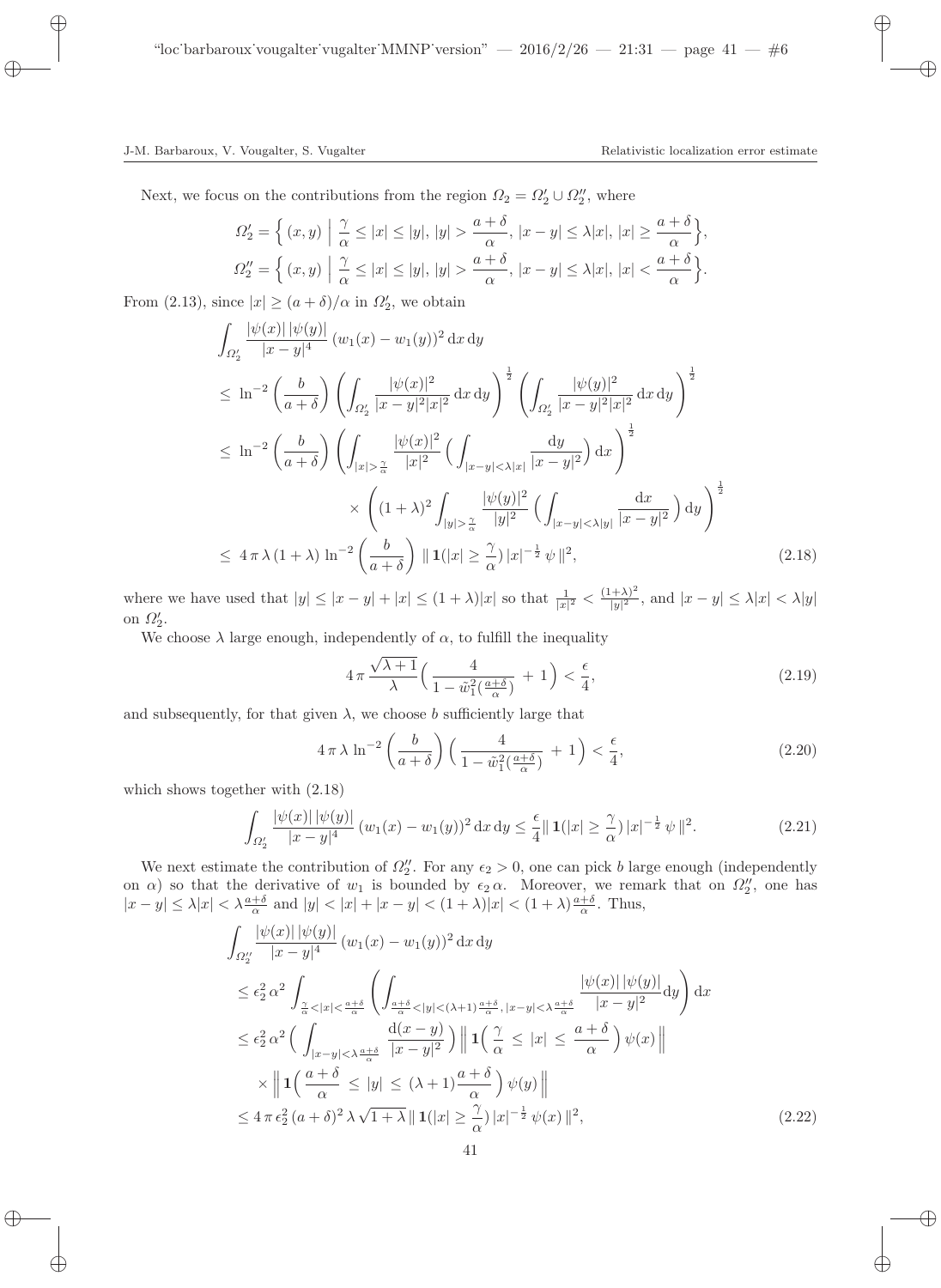where we have used Young's inequality, and the fact that  $\gamma < a$ . Thus taking  $\epsilon_2 < \min{\{\epsilon, 1/(16\pi\epsilon_2^2(a+\epsilon_1))^2, \ldots, \epsilon_n\}}$  $(\delta)^2 \lambda \sqrt{1 + \lambda}$ , gives

$$
\int_{\Omega_2^{\prime\prime}} \frac{|\psi(x)| \, |\psi(y)|}{|x - y|^4} \, (w_1(x) - w_1(y))^2 \, \mathrm{d}x \, \mathrm{d}y
$$
\n
$$
\leq \epsilon/4 \| \mathbf{1}(|x| \geq \frac{\gamma}{\alpha}) \, |x|^{-\frac{1}{2}} \, \psi(x) \, \|^2. \tag{2.23}
$$

The inequalities (2.21) and (2.23) thus give

$$
|I_2| \le \frac{\epsilon}{2} \| \mathbf{1}(|x| \ge \frac{\gamma}{\alpha}) |x|^{-\frac{1}{2}} \psi(x) \|^2.
$$
 (2.24)

Let us sum up the choices of the constants so far. Given  $\epsilon > 0$  and  $a > 0$ , we have first chosen  $\epsilon_1 = \epsilon/(96\pi a^2)$  and then picked  $\delta$  small enough depending on  $\epsilon$  so that (2.6) holds. With these choices, we derived the estimate (2.10) for  $I_1$ . Then, for  $\lambda$  given by (2.19), we have taken  $\epsilon_2$  small enough so that  $4\pi\epsilon_2(a+\delta)^2\lambda\sqrt{\lambda+1} < 1$ , and then chosen b large enough so that both (2.20) holds and the derivative of  $w_1$  is bounded by  $\epsilon_2\alpha$ . This yielded the estimate for  $I_2$ .

Therefore, (2.10) and (2.24) allows one to conclude that

$$
|I_1| + |I_2| \le \frac{3\epsilon}{4} \| \mathbf{1}(|x| \ge \frac{\gamma}{\alpha}) |x|^{-\frac{1}{2}} \psi \|^2.
$$
 (2.25)

• Estimate of I<sub>3</sub>. Assuming  $\gamma \in (0, \frac{a}{3})$ , we have  $|x - y| \geq \frac{2a}{3\alpha} \geq \frac{a}{3\alpha} + |x|$  in the integration domain of I<sub>3</sub>. Thus, for  $\nu \in (0, 2)$ , we can write

$$
|I_3| \le 2^{3+\nu} \int_{|x| < \frac{\gamma}{\alpha}} \frac{|\psi(x)|}{(\frac{a}{3\alpha} + |x|)^{2-\nu}} \, \mathrm{d}x \int_{|y| > \frac{a}{\alpha}} \frac{|\psi(y)|}{|y|^{2+\nu}} \, \mathrm{d}y. \tag{2.26}
$$

For all  $\kappa \in \mathbb{R}$ , one has

$$
\left(\int_{|x|<\frac{\gamma}{\alpha}}\frac{|\psi(x)|\,\mathrm{d}x}{\left(\frac{a}{3\alpha}+|x|\right)^{2-\nu}}\right)^{2}
$$
\n
$$
\leq \left(\int_{|x|\leq\frac{\gamma}{\alpha}}\frac{|\psi(x)|^{2}\,\mathrm{d}x}{\left(\frac{a}{3\alpha}+|x|\right)^{\kappa}}\right)\int_{|x|\leq\frac{\gamma}{\alpha}}\frac{\mathrm{d}x}{\left(\frac{a}{3\alpha}+|x|\right)^{4-2\nu-\kappa}}
$$
\n
$$
\leq c\left(\frac{\alpha}{a}\right)^{4-\kappa-2\nu}\left(\frac{\gamma}{\alpha}\right)^{3}\|\mathbf{1}(|x|\leq\frac{\gamma}{\alpha})(1+|x|)^{-\frac{\kappa}{2}}\psi\|^{2},\tag{2.27}
$$

where c is a constant independent on  $\alpha$  and  $\kappa$ . The second integral on the r.h.s. of (2.26) can be controlled by

$$
\int_{|y|>\frac{a}{\alpha}} \frac{|\psi(y)|}{|y|^{2+\nu}} dy \le \left( \int_{|y|>\frac{a}{\alpha}} \frac{|\psi(y)|^2}{|y|} dy \right)^{\frac{1}{2}} \left( \int_{|y|>\frac{a}{\alpha}} \frac{dy}{|y|^{3+2\nu}} \right)^{\frac{1}{2}}
$$
\n
$$
\le c \left( \frac{\alpha}{a} \right)^{\nu} \| \mathbf{1}(|y| \ge \frac{a}{\alpha} |y|^{-\frac{1}{2}} \psi(y) \|.
$$
\n(2.28)

Collecting  $(2.26)-(2.28)$  yields

$$
|I_3| \le \frac{2c\,\alpha^{1-\kappa}}{\epsilon} \frac{\gamma^3}{a^{4-\kappa}} \parallel 1(|x| \le \frac{\gamma}{\alpha}) \left(1+|x|\right)^{-\kappa/2} \psi\|^2 + \frac{\epsilon}{4} \parallel 1(|x| > \frac{a}{\alpha}) \, |x|^{-\frac{1}{2}} \, \psi\|^2. \tag{2.29}
$$

Picking  $\gamma$  small enough independently of  $\alpha$ , using inequalities (2.25) and (2.29), and noting that the functions  $w_1$  and  $w_2$  can easily be approximated by functions in  $C^2(\mathbb{R}^3)$  without changing the above estimates, one obtains the desired localization estimate  $(2.1)$ .

Acknowledgements. J.-M.B was supported by the project SQFT ANR-12-JS01-0008-01.